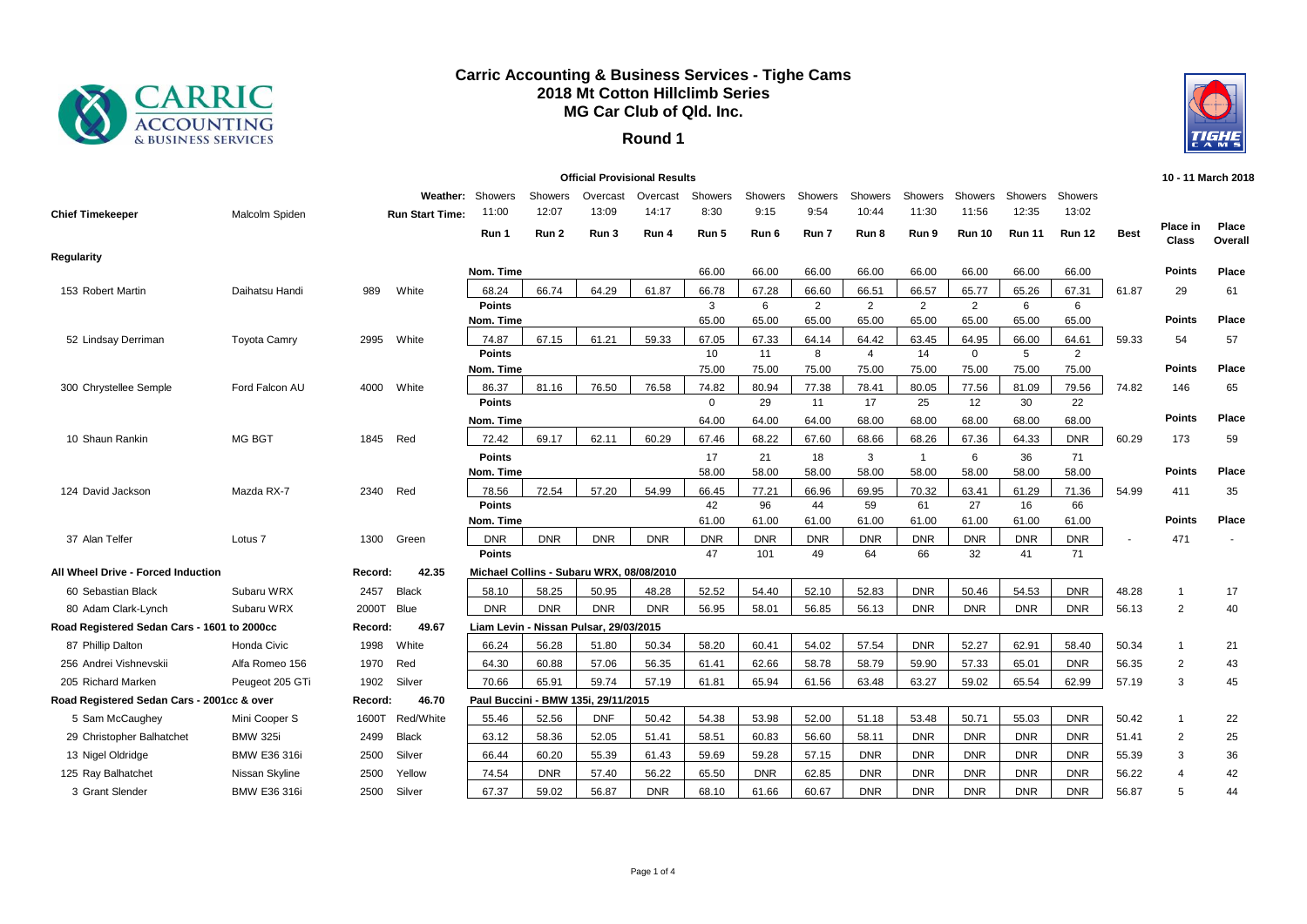|                                                |                    |         |              | Run 1      | Run 2                                     | Run 3      | Run 4                                         | Run 5      | Run 6      | Run 7      | Run 8      | Run 9      | <b>Run 10</b> | <b>Run 11</b> | <b>Run 12</b> | <b>Best</b> | Place in<br>Class | Place<br>Overall |
|------------------------------------------------|--------------------|---------|--------------|------------|-------------------------------------------|------------|-----------------------------------------------|------------|------------|------------|------------|------------|---------------|---------------|---------------|-------------|-------------------|------------------|
| <b>Circuit Excel</b>                           |                    | Record: | 51.10        |            | Mark Pryor - Hyundai Excel X3, 24/06/2017 |            |                                               |            |            |            |            |            |               |               |               |             |                   |                  |
| 11 Bradley Smith                               | Hyundai Excel X3   | 1495    | White        | 62.43      | 56.67                                     | 53.82      | 52.88                                         | 57.27      | 59.83      | 57.10      | <b>DNR</b> | <b>DNR</b> | <b>DNR</b>    | <b>DNR</b>    | <b>DNR</b>    | 52.88       | $\overline{1}$    | 27               |
| 333 Euan McGarry                               | Hyundai Excel X3   | 1494    | Red          | 69.56      | 60.16                                     | 58.01      | 57.86                                         | 60.30      | 62.70      | 62.58      | <b>DNF</b> | <b>DNR</b> | 64.52         | 62.22         | <b>DNR</b>    | 57.86       | $\overline{2}$    | 47               |
| 57 Gloria McAndrew                             | Hyundai Excel X3   | 1500    | White/Red    | <b>DNR</b> | 64.22                                     | 58.25      | 58.11                                         | 65.83      | <b>DNR</b> | <b>DNR</b> | <b>DNR</b> | <b>DNR</b> | <b>DNR</b>    | <b>DNR</b>    | <b>DNR</b>    | 58.11       | 3                 | 49               |
| 78 David Evans                                 | Hyundai Excel X3   | 1495    | Maroon       | 69.37      | 64.78                                     | 60.74      | 59.12                                         | <b>DNR</b> | <b>DNR</b> | 61.68      | 63.66      | 62.60      | 60.59         | 65.49         | <b>DNR</b>    | 59.12       | 4                 | 53               |
| <b>PRC Rally Cars</b>                          |                    | Record: | 49.36        |            | Dean Tighe - Nissan Pulsar, 13/03/1994    |            |                                               |            |            |            |            |            |               |               |               |             |                   |                  |
| 118 Ray Evans                                  | <b>Ford Escort</b> | 1992    | Blue/white   | <b>DNR</b> | 60.77                                     | 55.52      | 55.49                                         | <b>DNR</b> | <b>DNR</b> | <b>DNR</b> | <b>DNR</b> | <b>DNR</b> | <b>DNR</b>    | <b>DNR</b>    | <b>DNR</b>    | 55.49       | -1                | 38               |
| 8 Ferris Lee                                   | <b>BMW 316</b>     | 2500    | Red/Black    | <b>DNR</b> | <b>DNR</b>                                | <b>DNR</b> | <b>DNR</b>                                    | <b>DNR</b> | <b>DNR</b> | <b>DNR</b> | <b>DNR</b> | <b>DNR</b> | <b>DNR</b>    | <b>DNR</b>    | <b>DNR</b>    |             |                   |                  |
| Formula Vee - 1200                             |                    | Record: | 48.48        |            | Adrian Holmes - Elfin NG, 19/02/2001      |            |                                               |            |            |            |            |            |               |               |               |             |                   |                  |
| 351 James Heymer                               | Hornet Formula Vee | 1198    | Orange/Red   | 60.76      | 57.40                                     | 54.30      | 53.33                                         | 61.72      | 60.96      | 59.37      | 62.70      | 60.81      | <b>DNR</b>    | <b>DNR</b>    | <b>DNR</b>    | 53.33       | $\overline{1}$    | 29               |
| Production Sports Cars - 1601 to 2000cc        |                    | Record: | 45.91        |            | Michael Collins - Mazda MX-5 - 10/02/2013 |            |                                               |            |            |            |            |            |               |               |               |             |                   |                  |
| 6 David Robertson                              | Subaru BRZ         | 2000    | <b>Blue</b>  | 59.02      | 53.32                                     | 51.25      | 50.42                                         | 56.96      | 57.02      | 54.56      | 59.80      | <b>DNR</b> | <b>DNR</b>    | <b>DNR</b>    | <b>DNR</b>    | 50.42       | $\mathbf{1}$      | 22               |
| 68 Gregory King                                | Toyota MR2         | 1998    | Wht/Rd/Blk   | 64.17      | 57.97                                     | 55.12      | 53.16                                         | 57.55      | 62.55      | 58.11      | 61.72      | 60.49      | 57.33         | 60.83         | <b>DNR</b>    | 53.16       | $\overline{2}$    | 28               |
| 26 Peter Andrews                               | MG MGF             | 1798    | Volcano      | <b>DNR</b> | 58.74                                     | 54.79      | 53.86                                         | 60.94      | 64.65      | 61.32      | 62.33      | <b>DNR</b> | <b>DNR</b>    | <b>DNR</b>    | <b>DNR</b>    | 53.86       | 3                 | 31               |
| 31 Ian Finglas                                 | Mazda MX-5         | 1800    | Red          | 72.66      | 61.75                                     | 59.97      | 59.13                                         | 64.60      | <b>DNR</b> | <b>DNR</b> | <b>DNR</b> | <b>DNR</b> | <b>DNR</b>    | <b>DNR</b>    | <b>DNR</b>    | 59.13       | 4                 | 54               |
| 110 Lyn Dickson                                | MG F               | 1800    | Red          | 82.26      | 73.48                                     | 72.85      | <b>DNR</b>                                    | <b>DNR</b> | <b>DNR</b> | <b>DNR</b> | <b>DNR</b> | <b>DNR</b> | <b>DNR</b>    | <b>DNR</b>    | <b>DNR</b>    | 72.85       | 5                 | 64               |
| Production Sports Cars - 2001cc & over         |                    | Record: | 43.80        |            |                                           |            | Mark Crespan - Ford Cobra RMC, 19/04/2015     |            |            |            |            |            |               |               |               |             |                   |                  |
| 113 Michael Larymore                           | Toyota MR2         | 2000    | White        | <b>DNR</b> | 54.49                                     | 49.51      | 48.12                                         | <b>DNR</b> | <b>DNR</b> | <b>DNR</b> | <b>DNR</b> | <b>DNR</b> | <b>DNR</b>    | <b>DNR</b>    | <b>DNR</b>    | 48.12       | $\mathbf 1$       | 16               |
| 20 David Roberts                               | Datsun 260Z        | 2800    | Yellow       | <b>DNR</b> | 53.24                                     | 51.18      | 49.52                                         | <b>DNR</b> | <b>DNR</b> | <b>DNR</b> | <b>DNR</b> | <b>DNR</b> | <b>DNR</b>    | <b>DNR</b>    | <b>DNR</b>    | 49.52       | $\overline{2}$    | 19               |
| 28 Daryll Searle                               | <b>Triumph TR8</b> |         | Rd/Wht/Blu   | <b>DNR</b> | <b>DNR</b>                                | <b>DNR</b> | <b>DNR</b>                                    | <b>DNR</b> | <b>DNR</b> | <b>DNR</b> | <b>DNR</b> | <b>DNR</b> | <b>DNR</b>    | <b>DNR</b>    | <b>DNR</b>    |             |                   |                  |
| Modified Production Sedan Cars - Up to 2000cc  |                    | Record: | 47.12        |            |                                           |            | Shane Merrick - Datsun 1200 Coupe, 29/11/2014 |            |            |            |            |            |               |               |               |             |                   |                  |
| 76 Noel Dore                                   | Volkswagen Beetle  | 1904    | Red          | 64.02      | 57.32                                     | 55.29      | 54.69                                         | 62.17      | 63.03      | 59.07      | 63.69      | <b>DNR</b> | <b>DNR</b>    | <b>DNR</b>    | <b>DNR</b>    | 54.69       | $\mathbf{1}$      | 34               |
| 222 Greg Cameron                               | Hyundai Excel X3   | 1500    | Silver       | <b>DNR</b> | <b>DNR</b>                                | <b>DNR</b> | <b>DNR</b>                                    | <b>DNR</b> | 64.79      | 60.21      | 62.77      | 60.19      | 58.36         | 59.58         | 60.52         | 58.36       | 2                 | 50               |
| 188 Karl Reinke                                | Hyundai Excel      | 1500    | White        | 68.11      | <b>DNR</b>                                | 59.22      | <b>DNR</b>                                    | <b>DNR</b> | <b>DNR</b> | 66.62      | <b>DNR</b> | <b>DNR</b> | <b>DNR</b>    | <b>DNR</b>    | <b>DNR</b>    | 59.22       | 3                 | 55               |
| 881 Joanne Reinke                              | Hyundai Excel      | 1500    | White        | 69.29      | 61.34                                     | 60.54      | 59.31                                         | <b>DNR</b> | <b>DNR</b> | <b>DNR</b> | 67.77      | <b>DNR</b> | <b>DNR</b>    | <b>DNR</b>    | <b>DNR</b>    | 59.31       | 4                 | 56               |
| 30 Jack Turner                                 | Mitsubishi Mirage  | 1500    | Green        | 102.94     | 71.42                                     | 64.68      | 62.28                                         | 75.62      | 65.02      | 64.49      | 71.44      | 83.55      | 65.81         | <b>DNR</b>    | <b>DNR</b>    | 62.28       | 5                 | 62               |
| Modified Production Sedan Cars - 2001cc & over |                    | Record: | 46.47        |            | Paul Buccini - BMW 135i, 11/09/2016       |            |                                               |            |            |            |            |            |               |               |               |             |                   |                  |
| 9 Jonathon Anable                              | <b>BMW 325i</b>    | 2700    | Grey         | <b>DNR</b> | <b>DNR</b>                                | <b>DNR</b> | <b>DNR</b>                                    | 58.62      | <b>DNR</b> | <b>DNR</b> | <b>DNR</b> | <b>DNR</b> | 61.35         | 68.10         | <b>NR</b>     | 58.62       | $\overline{1}$    | 51               |
| Improved Production - Up to 1600cc             |                    | Record: | 47.22        |            | Scott Dean - Toyota Yaris, 25/11/2012     |            |                                               |            |            |            |            |            |               |               |               |             |                   |                  |
| 131 Waco Hamlin                                | <b>Honda Civic</b> | 1590    | <b>Black</b> | <b>DNR</b> | <b>DNR</b>                                | <b>DNR</b> | <b>DNR</b>                                    | 58.17      | 59.68      | 57.34      | 64.48      | <b>DNR</b> | <b>DNR</b>    | <b>DNR</b>    | <b>DNR</b>    | 57.34       | $\overline{1}$    | 46               |
| 64 Robin Manning                               | Mini Clubman       | 1275    | Blu/Wht      | <b>DNF</b> | 59.64                                     | <b>DNR</b> | <b>DNR</b>                                    | <b>DNR</b> | <b>DNR</b> | <b>DNR</b> | <b>DNR</b> | <b>DNR</b> | <b>DNR</b>    | <b>DNR</b>    | <b>DNR</b>    | 59.64       | $\overline{2}$    | 58               |
| Improved Production - 1601 to 2000cc           |                    | Record: | 45.23        |            | Danny Mischok - Ford Escort, 30/11/2014   |            |                                               |            |            |            |            |            |               |               |               |             |                   |                  |
| 70 David Sidery                                | Volkswagen Beetle  | 1915    | Midnight     | 56.97      | <b>DNR</b>                                | <b>DNR</b> | <b>DNR</b>                                    | 56.31      | 57.69      | 54.44      | 58.59      | 57.08      | 54.55         | 57.31         | <b>DNR</b>    | 54.44       | $\mathbf{1}$      | 33               |
| 148R Wayne Ferguson                            | <b>VW Fastback</b> | 1835    | Blu/Wht/Gry  | . .        | $\sim$                                    |            |                                               | 60.97      | 64.46      | 59.13      | 64.22      | 60.32      | 56.18         | 61.68         | 62.52         | 56.18       | $\overline{2}$    | 41               |
| 148 Ian Dalgliesh                              | <b>VW Fastback</b> | 1835    | Blu/Wht/Gry  | 71.22      | 60.71                                     | 59.64      | 57.97                                         |            |            |            |            |            |               |               |               | 57.97       | 3                 | 48               |
| Improved Production - 2001cc & over            |                    | Record: | 45.61        |            | Ken Graham - Datsun 1600SSS, 18/03/2017   |            |                                               |            |            |            |            |            |               |               |               |             |                   |                  |
| 35 Kenneth Graham                              | Datsun 1600 SSS    | 2400    | Yellow       | 56.19      | 49.53                                     | 46.75      | 46.91                                         | 52.64      | <b>DNR</b> | 50.95      | 55.46      | 53.53      | 49.09         | <b>DNR</b>    | <b>DNR</b>    | 46.75       | $\overline{1}$    | 10               |
| 135 Pauline Graham                             | Datsun 1600 SSS    | 2400    | Yellow       | 62.67      | 51.85                                     | 47.57      | <b>DNR</b>                                    | <b>DNR</b> | <b>DNR</b> | 57.15      | 55.94      | 53.32      | <b>DNR</b>    | <b>DNR</b>    | <b>DNR</b>    | 47.57       | $\overline{2}$    | 12               |
| 82 Troy McGrogan                               | Mitsubishi Lancer  | 2600    | Red          | 54.13      | 48.86                                     | 48.07      | 47.84                                         | <b>DNR</b> | <b>DNR</b> | <b>DNR</b> | <b>DNR</b> | <b>DNR</b> | <b>DNR</b>    | <b>DNR</b>    | <b>DNR</b>    | 47.84       | 3                 | 14               |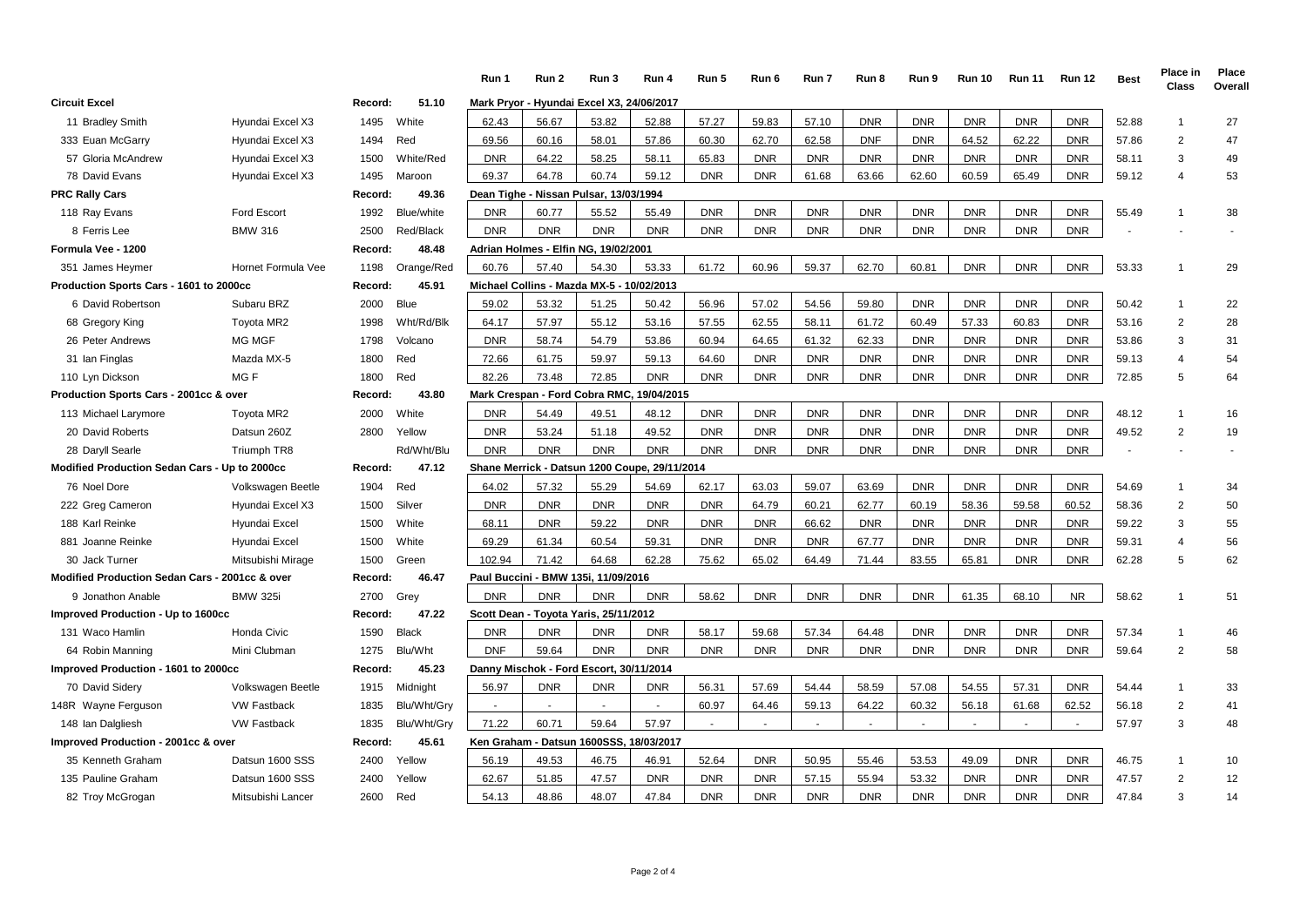|                                      |                      |         |               | Run 1      | Run 2                                              | Run 3      | Run 4      | Run 5      | Run 6      | Run 7      | Run 8      | Run 9      | <b>Run 10</b> | <b>Run 11</b> | <b>Run 12</b> | <b>Best</b> | Place in<br>Class | Place<br>Overall |
|--------------------------------------|----------------------|---------|---------------|------------|----------------------------------------------------|------------|------------|------------|------------|------------|------------|------------|---------------|---------------|---------------|-------------|-------------------|------------------|
| Sports Cars (Open) - Up to 2000cc    |                      | Record: | 40.69         |            | Bill Norman - G.E.K. Sports, 18/04/2010            |            |            |            |            |            |            |            |               |               |               |             |                   |                  |
| 571 Chris Johns                      | JFR Suzuki           | 657T    | White         | 62.33      | 51.76                                              | 49.01      | 47.84      | <b>DNR</b> | <b>DNR</b> | <b>DNR</b> | <b>DNR</b> | <b>DNR</b> | <b>DNR</b>    | <b>DNR</b>    | <b>DNR</b>    | 47.84       |                   | 14               |
| Sports Cars (Open) - 2001cc & over   |                      | Record: | 43.33         |            | Bill Norman - TC2 Clubman Sports, 04/09/2005       |            |            |            |            |            |            |            |               |               |               |             |                   |                  |
| 34 Jeffrey Graham                    | Mazda MX-5           | 1800S   | Silver        | 58.69      | 51.86                                              | 50.94      | 49.98      | 57.94      | 57.20      | 53.52      | 57.35      | 55.01      | 53.84         | <b>DNR</b>    | <b>DNR</b>    | 49.98       | -1                | 20               |
| Sports Cars (Closed) - 2001cc & over |                      | Record: | 43.67         |            | David Homer - Suzuki Swift, 30/10/2010             |            |            |            |            |            |            |            |               |               |               |             |                   |                  |
| 63 Cameron Hurman                    | Mazda RX7            | 1300    | Red           | <b>DNR</b> | <b>DNR</b>                                         | <b>DNR</b> | <b>DNR</b> | 61.66      | <b>DNR</b> | 55.74      | 61.55      | 57.43      | 53.72         | <b>DNR</b>    | <b>DNR</b>    | 53.72       | -1                | 30               |
| Clubman Sports Cars - Up to 2000cc   |                      | Record: | 44.18         |            | Brian Pettit - Westfield SE, 29/03/2015            |            |            |            |            |            |            |            |               |               |               |             |                   |                  |
| 117 Brian Pettit                     | Westfield SE         | 1600    | Red           | <b>DNR</b> | <b>DNR</b>                                         | 50.14      | 46.67      | <b>DNR</b> | <b>DNR</b> | <b>DNR</b> | <b>DNR</b> | <b>DNR</b> | <b>DNR</b>    | <b>DNR</b>    | <b>DNR</b>    | 46.67       | -1                | 9                |
| 888 Jason McGarry                    | Caterham R300        | 1999    | Green         | 59.88      | 51.08                                              | 47.67      | 47.09      | 58.66      | 56.71      | 52.46      | 60.95      | 55.65      | 51.45         | <b>DNR</b>    | <b>DNR</b>    | 47.09       | $\overline{2}$    | 11               |
| 134 Ainsley Fitzgerald               | Arrow Clubman        | 1785    | <b>Blue</b>   | <b>DNR</b> | 57.25                                              | 49.39      | 47.70      | <b>DNR</b> | <b>DNR</b> | <b>DNR</b> | <b>DNR</b> | <b>DNR</b> | <b>DNR</b>    | <b>DNR</b>    | <b>DNR</b>    | 47.70       | 3                 | 13               |
| Group K                              |                      | Record: | 52.30         |            | Pete Trapnell - Ford V8 Special, 07/07/2012        |            |            |            |            |            |            |            |               |               |               |             |                   |                  |
| 23 Barry Smith                       | Ford V8 Special      | 3916    | Silver        | 78.44      | 64.24                                              | 58.69      | 59.71      | 77.46      | 79.59      | 70.67      | <b>DNR</b> | <b>DNR</b> | <b>DNR</b>    | <b>DNR</b>    | <b>DNR</b>    | 58.69       | -1                | 52               |
| 4 Colin Schiller                     | MG TB                | 1348    | Silver        | 79.49      | 62.34                                              | 74.15      | <b>DNR</b> | <b>DNR</b> | <b>DNR</b> | <b>DNR</b> | <b>DNR</b> | <b>DNR</b> | <b>DNR</b>    | <b>DNR</b>    | <b>DNR</b>    | 62.34       | $\overline{2}$    | 63               |
| 4R Belinda Schiller                  | <b>MG TB</b>         | 1348    | Silver        |            |                                                    |            |            |            |            |            |            |            |               |               |               |             |                   |                  |
| Group R                              |                      | Record: | 42.91         |            | Greg Tebble - Van Diemen FF2000, 25/11/2017        |            |            |            |            |            |            |            |               |               |               |             |                   |                  |
| 71 Greg Tebble                       | Van Diemen FF2000    | 1995    | Yellow        | 61.36      | 51.46                                              | 44.85      | 44.77      | 56.73      | 53.36      | 54.02      | <b>DNR</b> | <b>DNR</b> | <b>DNR</b>    | <b>DNR</b>    | <b>DNR</b>    | 44.77       |                   |                  |
| Group V                              |                      | Record: | 52.04         |            | Geoff Cohen - Malmark Elfin, 28/11/2015            |            |            |            |            |            |            |            |               |               |               |             |                   |                  |
| 39 David Dumolo                      | Venom Formula Vee    | 1192    | Red           | 91.30      | <b>DNR</b>                                         | <b>DNR</b> | <b>DNR</b> | <b>DNR</b> | <b>DNR</b> | <b>DNR</b> | <b>DNR</b> | <b>DNR</b> | <b>DNR</b>    | <b>DNR</b>    | <b>DNR</b>    | 91.30       | $\mathbf{1}$      | 66               |
| <b>Superkarts</b>                    |                      | Record: | 41.44         |            | Mark Maczek - PVP, 24/11/2013                      |            |            |            |            |            |            |            |               |               |               |             |                   |                  |
| 504 Luke Weiks                       | Kart                 | 450     | <b>Black</b>  | 62.67      | 51.79                                              | 51.48      | <b>DNF</b> | 64.15      | <b>DNS</b> | <b>DNF</b> | <b>DNR</b> | <b>DNR</b> | <b>DNR</b>    | <b>DNR</b>    | <b>DNR</b>    | 51.48       | -1                | 26               |
| Sports Sedans - Up to 2000cc         |                      | Record: | 44.95         |            | Ross Mackay - Ford Escort Mk 1, 26/11/2017         |            |            |            |            |            |            |            |               |               |               |             |                   |                  |
| 75 Ross Mackay                       | Ford Escort Mk 1     | 1988    | Blue          | <b>DNR</b> | 51.16                                              | 45.26      | <b>DNR</b> | <b>DNR</b> | <b>DNR</b> | <b>DNR</b> | <b>DNR</b> | <b>DNR</b> | <b>DNR</b>    | <b>DNR</b>    | <b>DNR</b>    | 45.26       | $\overline{1}$    | 5                |
| 58 Jason Martell                     | <b>Ford Escort</b>   | 1996    | Grey          | 57.78      | 57.40                                              | 50.94      | 59.87      | 58.59      | <b>DNR</b> | 57.07      | <b>DNR</b> | 56.07      | 53.33         | <b>DNR</b>    | <b>DNR</b>    | 50.94       | $\overline{2}$    | 24               |
| 101 Gavin Taylor                     | Volkswagen Golf      | 1998    | <b>Blue</b>   | 60.74      | <b>DNR</b>                                         | <b>DNR</b> | <b>DNR</b> | <b>DNR</b> | <b>DNR</b> | <b>DNR</b> | <b>DNR</b> | <b>DNR</b> | <b>DNR</b>    | <b>DNR</b>    | <b>DNR</b>    | 60.74       | 3                 | 60               |
| Sports Sedans - 2001cc & over        |                      | Record: | 43.33         |            | Mark Trenoweth - Jaguar XJS, 15/03/2009            |            |            |            |            |            |            |            |               |               |               |             |                   |                  |
| 202 Glenn Anable                     | BMW 2002 Turbo       | 2000    | Red           | <b>DNR</b> | <b>DNR</b>                                         | <b>DNR</b> | <b>DNR</b> | <b>DNR</b> | <b>DNR</b> | <b>DNR</b> | <b>DNR</b> | <b>DNR</b> | 55.89         | <b>DNR</b>    | <b>DNR</b>    | 55.89       |                   | 39               |
| 231 Roger Bartlett                   | <b>Ford Escort</b>   | 2000    | <b>Black</b>  | <b>DNR</b> | <b>DNR</b>                                         | <b>DNR</b> | <b>DNR</b> | <b>DNR</b> | <b>DNR</b> | <b>DNR</b> | <b>DNR</b> | <b>DNR</b> | <b>DNR</b>    | <b>DNR</b>    | <b>DNR</b>    |             |                   |                  |
| Formula Libre - Up to 1300cc         |                      | Record: | 37.99         |            | Michael Von Rappard - Dallara Hayabusa, 25/06/2017 |            |            |            |            |            |            |            |               |               |               |             |                   |                  |
| 111 James Milliner                   | <b>OMS 2000M</b>     | 999     | <b>Black</b>  | <b>DNR</b> | 48.58                                              | 42.23      | 54.48      | <b>DNR</b> | <b>DNR</b> | 49.91      | <b>DNR</b> | <b>DNR</b> | 45.57         | <b>DNR</b>    | <b>DNR</b>    | 42.23       | $\overline{1}$    | -1               |
| 45 Neil Lewis                        | <b>Fly 001</b>       | 1298    | Silver        | <b>DNR</b> | <b>DNR</b>                                         | 43.01      | 54.68      | <b>DNR</b> | <b>DNR</b> | <b>DNR</b> | <b>DNR</b> | <b>DNR</b> | <b>DNR</b>    | <b>DNR</b>    | <b>DNR</b>    | 43.01       | 2                 | 2                |
| 12 Matthew Read                      | <b>Readster MTR1</b> | 998     | Yellow/Silver | 53.67      | 47.83                                              | 45.62      | 52.04      | <b>DNR</b> | <b>DNR</b> | 51.05      | <b>DNR</b> | 49.32      | 46.20         | <b>DNR</b>    | <b>DNR</b>    | 45.62       | 3                 | $\overline{7}$   |
| 287 David Quelch                     | Honda DPQ Special    | 1137    | Rd/Wht/Blu    | <b>DNR</b> | <b>DNR</b>                                         | 49.11      | <b>DNR</b> | <b>DNR</b> | <b>DNR</b> | <b>DNR</b> | <b>DNR</b> | <b>DNR</b> | <b>DNR</b>    | <b>DNR</b>    | <b>DNR</b>    | 49.11       | 4                 | 18               |
| 174 Paul Van Wijk                    | <b>OMS Hornet</b>    | 1298    | <b>BRG</b>    | <b>DNR</b> | 55.48                                              | <b>DNF</b> | 57.26      | <b>DNR</b> | 54.18      | <b>DNF</b> | <b>DNR</b> | <b>DNR</b> | <b>DNR</b>    | <b>DNR</b>    | <b>DNR</b>    | 54.18       | 5                 | 32               |
| 44 Chris Lake                        | Suzuki Escargot      | 1298    | Black/Yellow  | <b>DNR</b> | 61.81                                              | 55.45      | <b>DNF</b> | <b>DNR</b> | <b>DNR</b> | <b>DNR</b> | <b>DNR</b> | <b>DNR</b> | <b>DNR</b>    | <b>DNR</b>    | <b>DNR</b>    | 55.45       | 6                 | 37               |